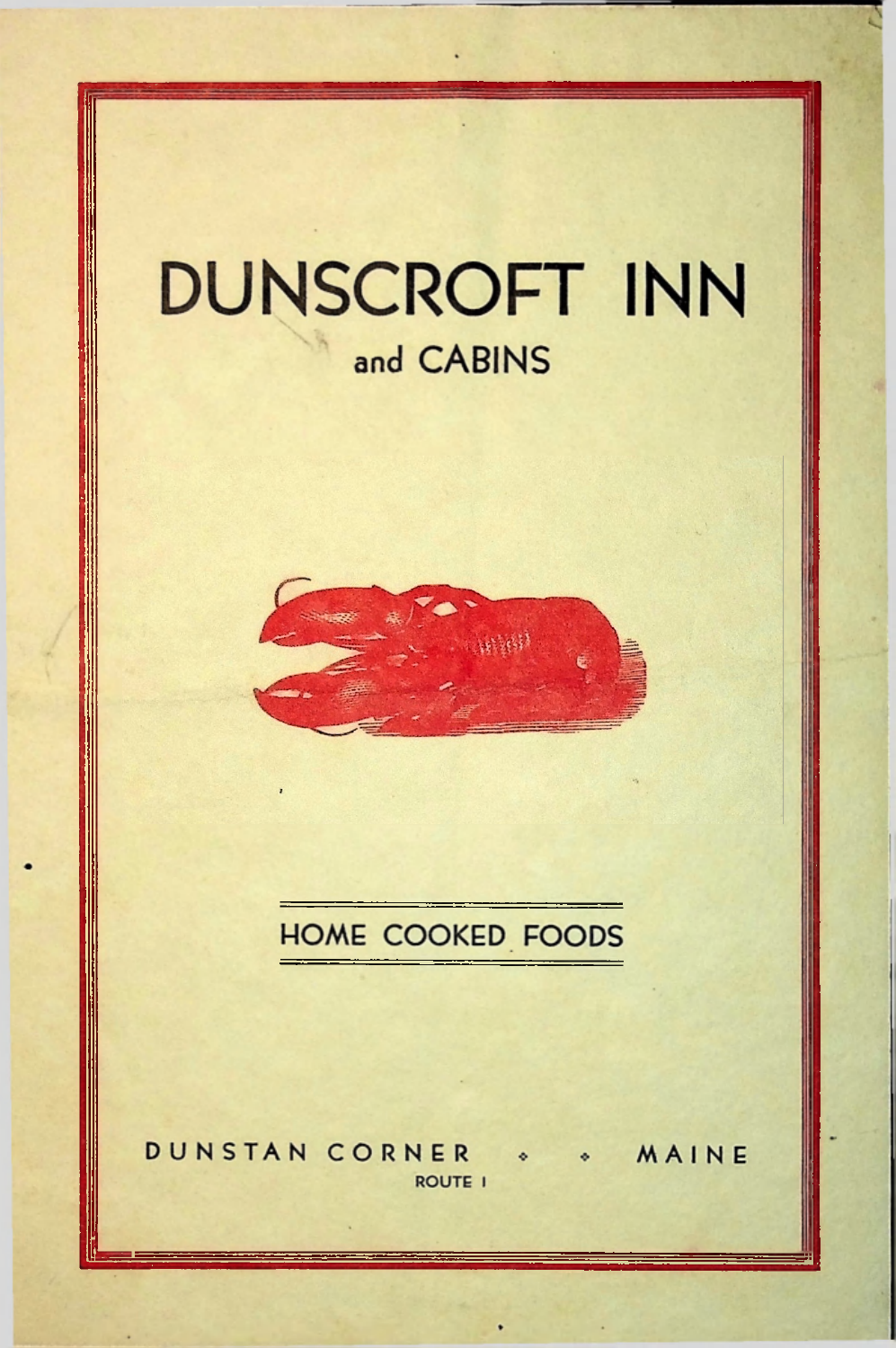# S H O R E

Ï

### $NO. t - 1.65$

Steamed Clams Drawn Butter Crackers Pickles Fried Clams French Fried Potatoes Cole Slaw Hot Rolls Dessert Tea Coffee

NO.  $I_2^{\prime}/_2$  - 1.90

Lobster Stew Crackers Pickles Fried Clams French Fried Potatoes Cole Slaw Hot Rolls Dessert

Tea Coffee

 $NO. z - 2.25$ 

NO.  $\frac{1}{2}$  - 2.35

| Steamed Clams                                 |          |                                      | Steamed Clams |                            |  |                         |           |
|-----------------------------------------------|----------|--------------------------------------|---------------|----------------------------|--|-------------------------|-----------|
| Drawn Butter                                  | Crackers | Pickles                              |               | Drawn Butter               |  | Crackers<br>Fried Clams | Pickles   |
| Lobster Stew<br>Fried Clams                   |          |                                      |               | French Fried Potatoes      |  | Hot Rolls               | Cole Slaw |
| Cole Slaw<br>French Fried Potatoes<br>Dessert |          | Whole Chicken Lobster<br>Hot or Cold |               |                            |  |                         |           |
|                                               |          |                                      |               | Lobster in Salad .15 extra |  |                         |           |
| Te <sub>2</sub>                               | Coffee   |                                      |               | Dessert                    |  |                         | $C0$ ffee |

|                          | DUNSCROFT FISHERMAN'S PLATE - 2.25 |           |  |
|--------------------------|------------------------------------|-----------|--|
|                          | Clam Chowder or Fish Chowder       |           |  |
| Half Cold Boiled Lobster |                                    | Scallops  |  |
| French Fried Potatoes    |                                    | Vegetable |  |
| Hot Rolls                | Celery                             | Pickles   |  |
|                          | Dessert                            |           |  |
| Tea                      | Coffee                             |           |  |
|                          |                                    |           |  |

*<u>All Climber for Children</u>*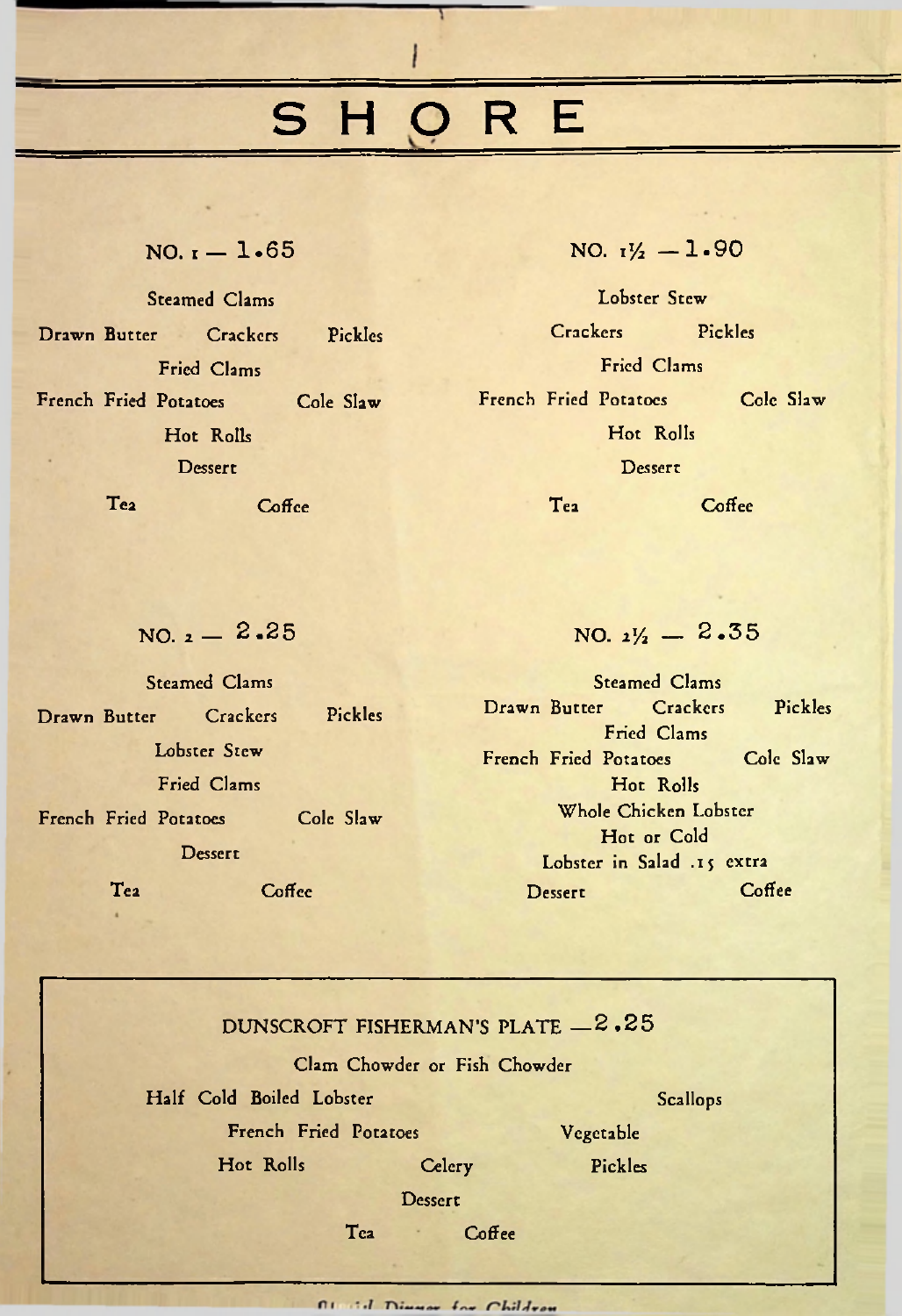# DINNERS

 $NO.$   $3 - 2.75$ 

Lobster Stew Crackers Pickles Fried Clams French Fried Potatoes Whole Chicken Lobster Hot or Cold Sliced Tomatoes Lobster in Salad .15 extra **Dessert** Tea Coffee

### $NO. 4 - 3.35$

Steamed Clams Drawn Butter Crackers Pickles Lobster Stew or Fried Clams Large Broiled Live Lobster French Fried Potatoes Sliced Tomatoes Dessert Tea Coffee

### NO.  $6 - 2.25$

Choice of Steamed Clams, Fried Clams, or Lobster Stew Crackers Pickles Lobster Salad French Fried Potatoes Hot Rolls **Dessert** Tea Coffee

#### $NO. 3\frac{1}{2} - 3.50$

Steamed Clams<br>er Crackers Drawn Butter Crackers Pickles Lobster Stew Fried Clams French Fried Potatoes Cole Slaw Whole Chicken Lobster Hot or Cold Sliced Tomatoes Lobster in Salad .15 extra Dessert Tea Coffee

NO.  $5 - 3.95$ 

Steamed Clams<br>er Crackers Drawn Butter Crackers Pickles Lobster Stew Fried Clams French Fried Potatoes Large Broiled Live Lobster Sliced Tomatoes **Dessert** Tea Coffee

 $NO.7 - 2.35$ 

Fried Clams and Cole Slaw or Lobster Stew Broiled Chicken Lobster Sliced Tomatoes Dessert Tea Coffee (With Large Lobster -2.75)

## *W e Specialize in Charcoal Broiled Dinners*

# $STEAK$  DINNER  $-$  3.50 Fruit Cup or Juice Sirloin Steak French Fried Potatoes Vegetables Salad Dessert Tea Coffee

Not Responsible for Lost Articles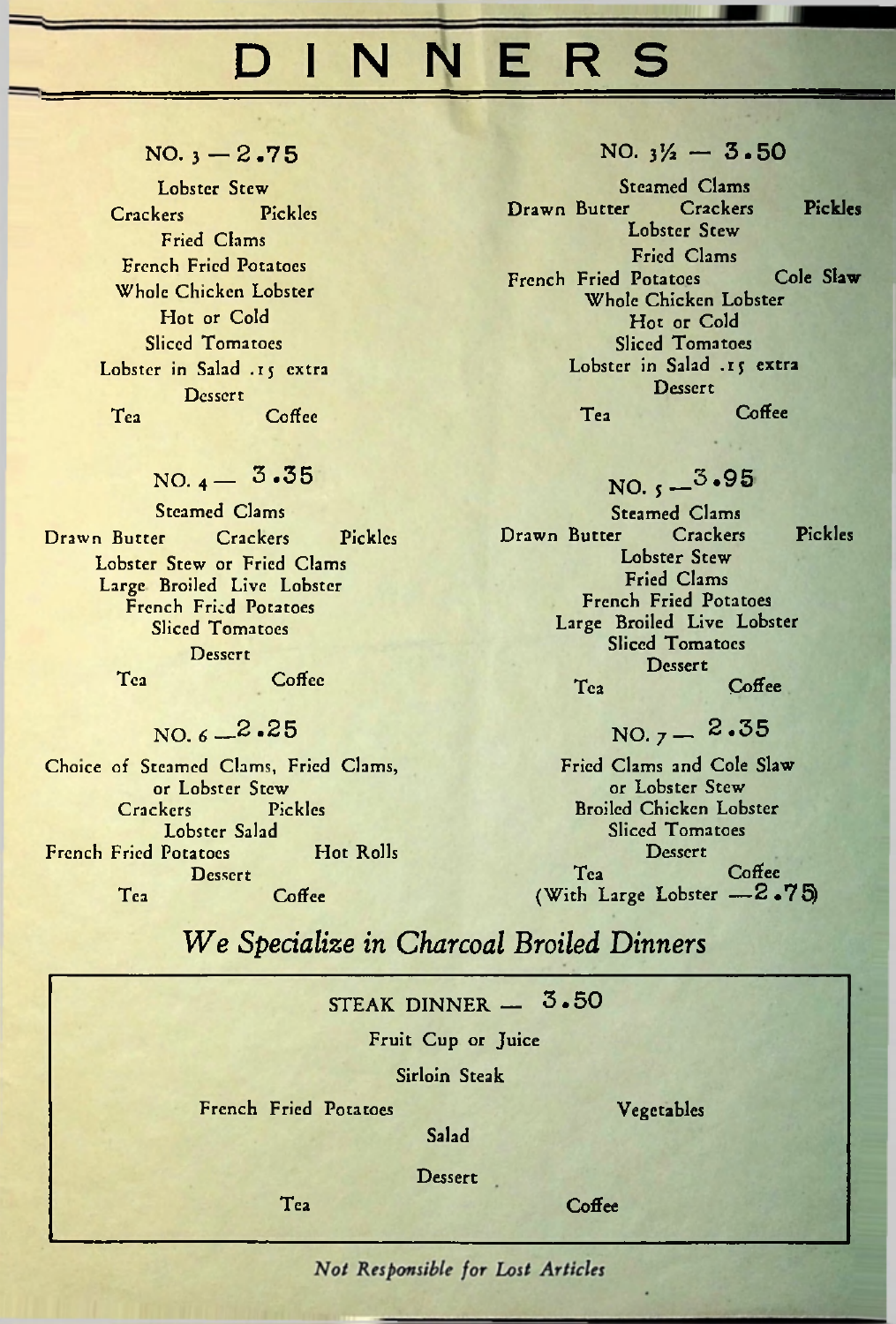### A LA CARTE

|                                                    | .20  |
|----------------------------------------------------|------|
| Fruit Cup                                          | .25  |
|                                                    | .15  |
|                                                    | .65  |
|                                                    | 1.00 |
|                                                    | 1:50 |
|                                                    | 1.25 |
|                                                    | 1.25 |
|                                                    | 2:00 |
| Broiled Chicken Lobster, French Fried Potatoes     | 1:50 |
| Hot Boiled Lobster, Potato Chips                   | 1.75 |
|                                                    | 1.45 |
| Hot Boiled Chicken Lobster, Potato Chips           |      |
| Fried Lobster, Tartar Sauce, French Fried Potatoes | 2.00 |
|                                                    | .25  |
|                                                    | : 25 |
|                                                    | .25  |
|                                                    | .15  |
| Ice Cream and Cake                                 | .25  |
| Pie                                                | .15  |
|                                                    | .10  |
|                                                    | .10  |
|                                                    | .10  |
| Cold Drinks                                        | .15  |